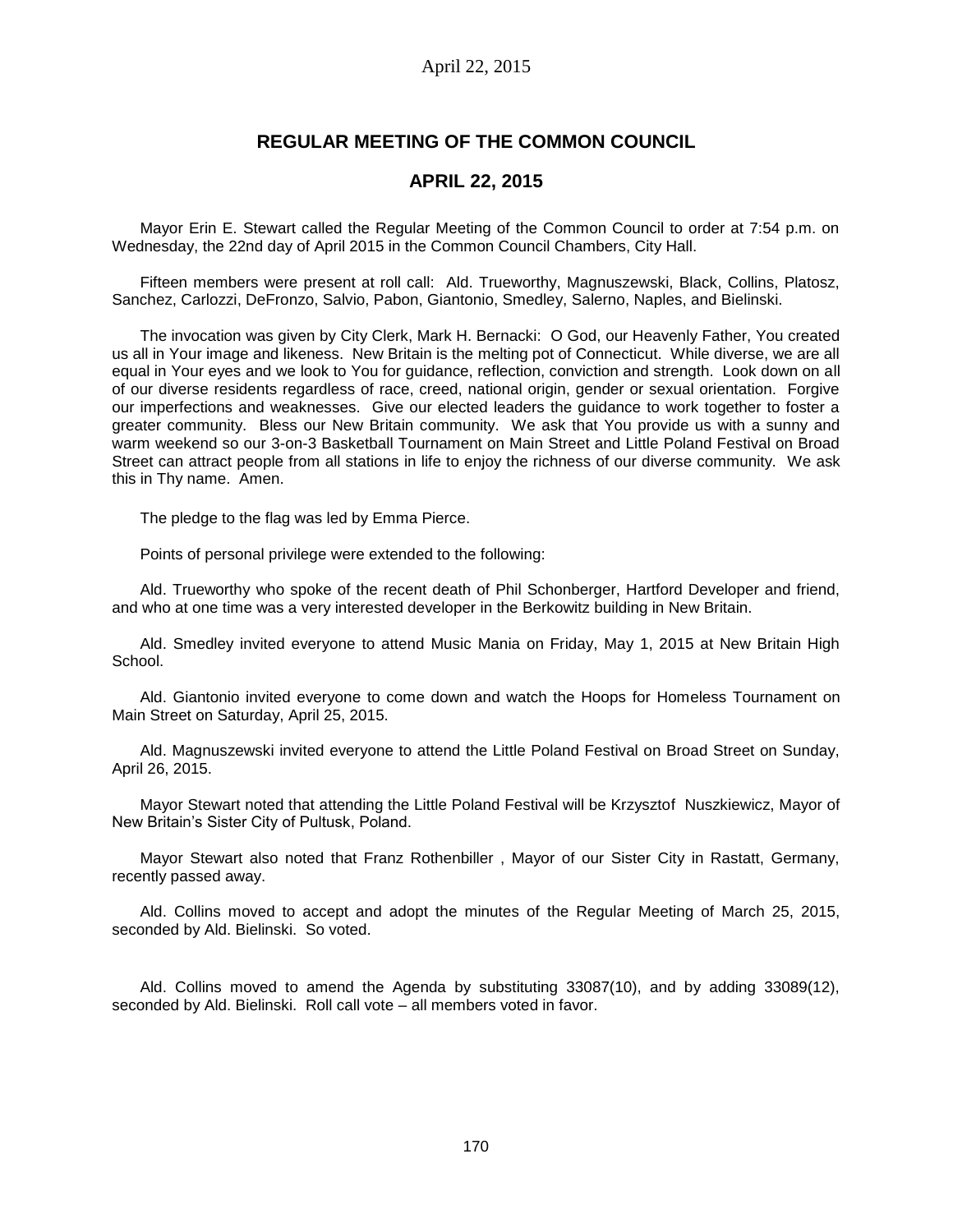# **PETITIONS**

- **33090 RE: ALD. GIANTONIO AND PABON FOR CONDUCTING A TRAFFIC SURVEY AND POLICE MONITORING ON LINCOLN ST, SOUTH OF CORBIN AVE. REFERRED TO THE BOARD OF POLICE COMMISSIONERS.**
- **33091 RE: ALD. COLLINS FOR VEHICLE SPEED MONITORING AND RACING DIRT BIKES AND ATV'S ON BROOK STREET BETWEEN THE HOURS OF 3:00 PM AND 8:30 PM. REFERRED TO THE BOARD OF POLICE COMMISSIONERS.**

#### **33092 RE: ALD. COLLINS AND SALERNO FOR CONDUCTING A TRAFFIC STUDY ON WILDWOOD STREET ADJACENT TO CHESLEY PARK AND ALSO THE POLICE SUBSTATION. REFERRED TO THE BOARD OF POLICE COMMISSIONERS.**

Ald. Collins moved to accept and adopt the Consent Agenda, seconded by Ald. Bielinski. Roll call vote – all members voted in favor. Approved April 23, 2015 by Mayor Erin E. Stewart.

# **CONSENT AGENDA**

# **CITY CLERK**

## **33074 RE: CLAIMS FOR INJURIES AND/OR PROPERTY DAMAGE**

To Her Honor, the Mayor, and the Common Council of the City of New Britain: the undersigned beg leave to report the following:

CLAIMANTS NAME

- Catalano, Jeffrey P.
- Falcon, Ana by her Atty. Paul M. Iannaccone
- Gordon, Sherwayne
- Hebenstreit, Marianne
- Wassil, Susan

Mark H. Bernacki City Clerk

# **OFFICE OF THE CORPORATION COUNSEL**

## **33075 RE: SETTLEMENT OF CLAIM HENRY DEMAIO V. CITY OF NEW BRITAIN**

To Her Honor, the Mayor, and the Common Council of the City of New Britain: the undersigned beg leave to report the following:

RESOLVED, By the Common Council of the City of New Britain that the sum of TEN THOUSAND DOLLARS (\$10,000.00) be paid to Henry Demaio and Brian M. Silver, Esq., his attorney, in full settlement of his suit against the City of New Britain, now pending in Superior Court, Judicial District of New Britain, at New Britain, for injuries and losses he allegedly sustained on October 24, 2013, when the plaintiff's vehicle struck a raised manhole cover while traveling in a southbound direction on Christian Lane, New Britain, CT. He has alleged that as a result of the incident, he sustained severe neck strain, back and knee pain as well as property damage to his vehicle. The plaintiff has alleged \$3,929.00 in medical damages.

This recommendation is made upon the advice of City Attorney Irena J. Urbaniak, after a settlement conference between the Honorable Judge Young, City Attorney Irena J. Urbaniak and Atty. Brian Silver with the approval and consent of Gennaro Bizzarro, Esq.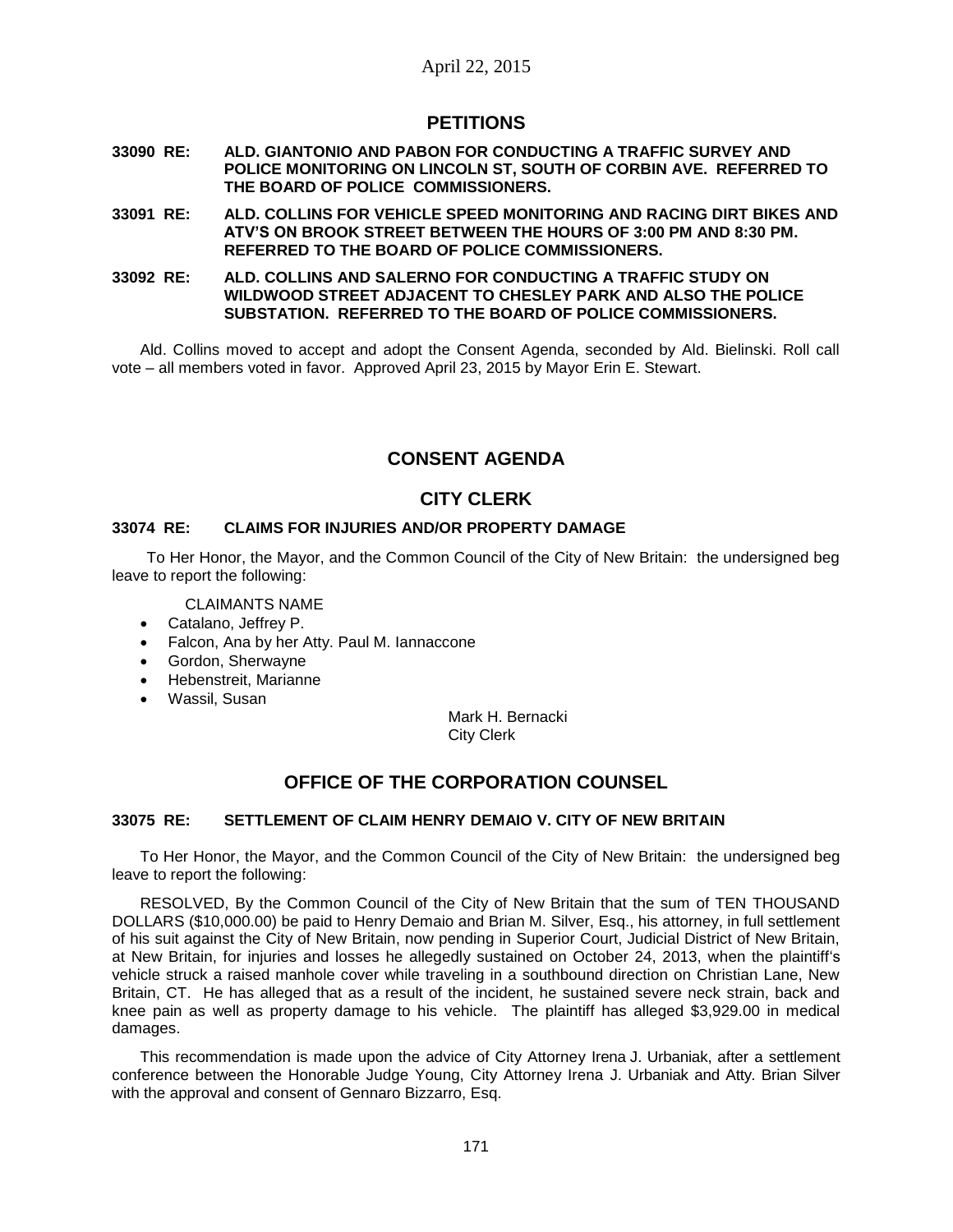This suit is to be withdrawn by the plaintiff without costs to the City of New Britain and settlement is to be made without admission of any liability.

> Irena J. Urbaniak City Attorney

## **33076 RE: SETTLEMENT OF CLAIM JENNIFER RASPARDO, ET AL V. CITY OF NEW BRITAIN ET AL**

To Her Honor, the Mayor, and the Common Council of the City of New Britain: the undersigned beg leave to report the following:

BE IT RESOLVED, By the Common Council of the City of New Britain that the sum of ONE HUNDRED FIFTY THREE THOUSAND FIVE HUNDRED DOLLARS AND ZERO CENTS (\$153,500.00) be paid to the Plaintiffs Jennifer Raspardo, Needasabrina Russell and Gina Spring and Norman Pattis, Esq., their attorney, in full settlement of their suit against the City of New Britain, et al, now pending in the United States District Court in Hartford, Raspardo, et al vs. City of New Britain, et al. One of the Defendants, John Carlone is contributing an additional Six Thousand and Five Dollars (\$6500.00) to the settlement.

This matter involves a lawsuit pending in the federal District Court by Jennifer Raspardo, Gina Spring and Needasabrina Russell, three former police officers, against the City of New Britain Police Department and former employees Anthony Paventi and John Carlone wherein the plaintiffs allege they were sexually harassed during the course of their employment. In addition, they alleged that four other city police supervisors created a hostile work environment and subjected them to disparate treatment by making inappropriate comments, failing to adequately report or investigate Carlone's harassing behavior and disciplining the female plaintiffs more harshly for violations of New Britain Police Department Policies than male officers. Most of the alleged events occurred between early 2007 and early 2008.

The Office of Corporation Counsel represents the City of New Britain, the Police Department, William Gagliardi, Thomas Steck and Kenneth Panetta. Outside counsel was retained for Anthony Paventi and John Carlone due to a conflict of interests between those officers and the New Britain Police Department. State Law and the applicable collective bargaining agreements obligate the City of New Britain to provide legal representation for these officers unless or until a judge or jury determines that the officers' conduct was willful and wanton and hence outside the scope of the authority. Thus the City of New Britain was exposed to paying additional attorneys' fees for these two prior employees as well as paying plaintiffs' legal fees if they were successful in the litigation.

This recommendation is made upon the advice of Assistant Corporation Counsel Joseph E. Skelly, Jr. and City Attorney Irena J. Urbaniak, after settlement negotiations between Honorable Magistrate Judge Martinez, Assistant Corporation Counsel Joseph E. Skelly, Jr., City Attorney Irena J. Urbaniak, Attorney Joseph McQuade (Anthony Paventi's Attorney), Attorney Alex Avoccio, (John Carlone's Attorney), Attorney Brittany Paz and Norman Pattis, Esq. (Plaintiffs' counsel), with the approval and consent of Gennaro Bizzarro, Esq.

This suit is to be withdrawn by the plaintiff without costs to the City of New Britain and settlement is to be made without admission of any liability.

> Irena J. Urbaniak City Attorney

### **33077 RE: SETTLEMENT OF CLAIM KAREN POTTER BRUENN V. CITY OF NEW BRITAIN**

To Her Honor, the Mayor, and the Common Council of the City of New Britain: the undersigned beg leave to report the following:

RESOLVED, By the Common Council of the City of New Britain that the sum of TWENTY FIVE THOUSAND DOLLARS (\$25,000) be paid to Karen Potter Bruenn and Mark J. Migliaccio, Esq., her attorney, in full settlement of her suit against the City of New Britain, now pending in Superior Court,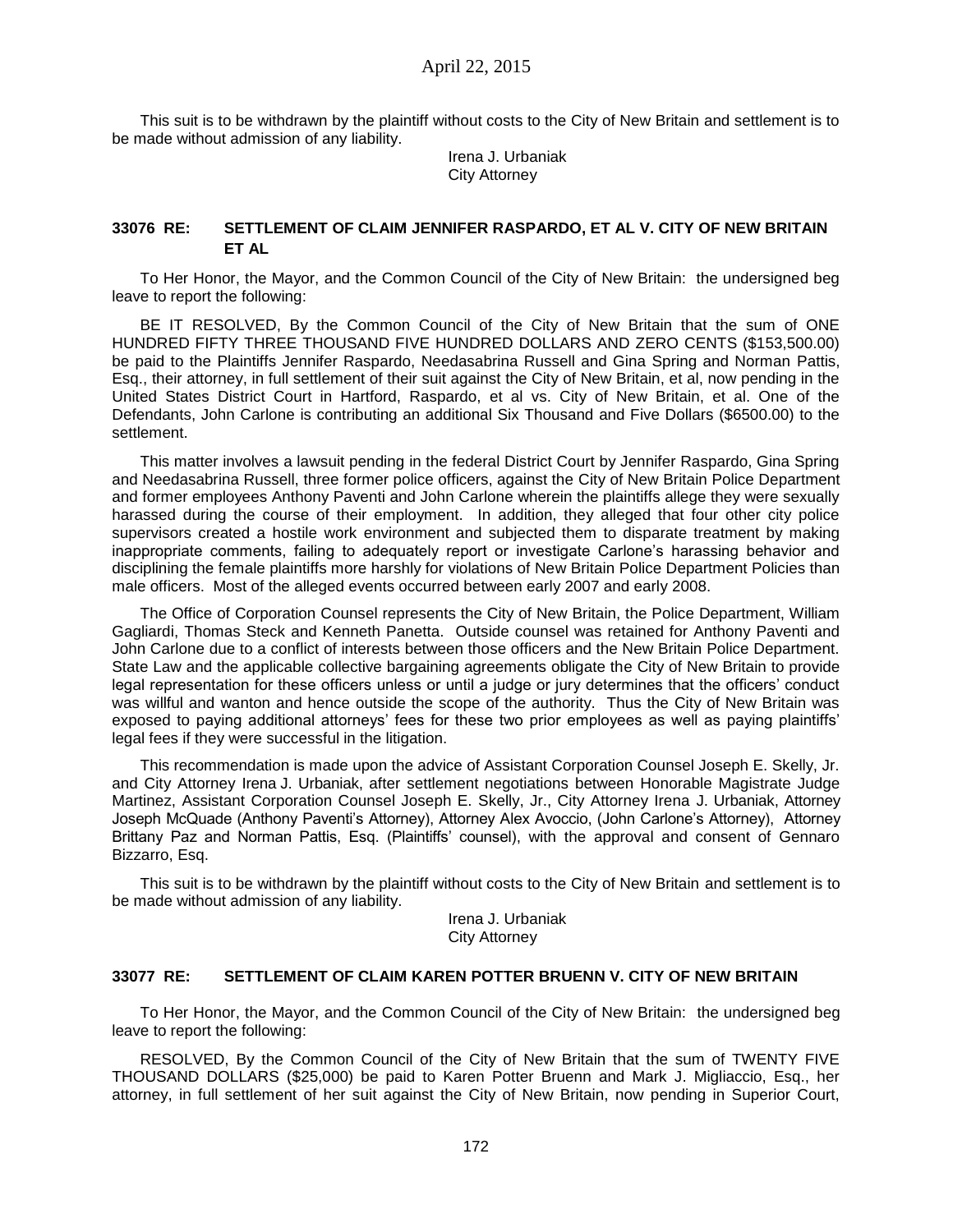Judicial District of New Britain, at New Britain, for bodily injuries she sustained on September 4, 2012 when she was walking upon the public sidewalk adjacent to 332-334 Broad Street. She alleges to have fallen because of a fractured, broken, split, crumbled and uneven sidewalk. As a result of the incident, plaintiff alleges that she has suffered a cervical strain/sprain, lumbar strain/strain; bilateral knee contusion; left ankle sprain; left ankle status post arthrodesis and bilateral lower extremity edema. In medical specials, the plaintiff has incurred \$27,039.91. There is a Medicaid lien.

This recommendation is made upon the advice of City Attorney Irena J. Urbaniak, after settlement negotiations between Honorable Judge Young, City Attorney Irena J. Urbaniak and Mark J. Migliaccio, Esq., with the approval and consent of Gennaro Bizzarro, Esq.

This suit is to be withdrawn by the plaintiff without costs to the City of New Britain and settlement is to be made without admission of any liability.

> Irena J. Urbaniak City Attorney

## **FINANCE DEPARTMENT**

#### **33078 RE: LINE ITEM TRANSFERS – APRIL 1, 2015 THRU APRIL 14, 2015**

To Her Honor, the Mayor, and the Common Council of the City of New Britain: the undersigned beg leave to report the following:

In accordance with the city of New Britain ordinance of Article VII – Finance, Section 2-494(3), the following departments have transferred monies from one line item to another within their departmental budget (total department budget has not changed). Each transfer will be continuously numbered from month to month throughout the fiscal year. This report represents the transfers executed by the mayor in accordance with the aforementioned ordinance for the period ending April 14, 2015

| 9.  | Department:               | Assessor                                                                                                                                                                                            |                                           |                          |  |
|-----|---------------------------|-----------------------------------------------------------------------------------------------------------------------------------------------------------------------------------------------------|-------------------------------------------|--------------------------|--|
|     | From:                     | 001107001-5331                                                                                                                                                                                      |                                           | (Professional Services)  |  |
|     | To:                       | 001107001-5352                                                                                                                                                                                      | \$500.00                                  | (Data Processing)        |  |
|     |                           | 001107001-5611                                                                                                                                                                                      | \$400.00                                  | (Office Supplies)        |  |
|     |                           | 001107001-5645                                                                                                                                                                                      | \$125.00                                  | (Technical Publications) |  |
|     | Amount:                   | \$1,025.00                                                                                                                                                                                          |                                           |                          |  |
|     | <b>Brief Description:</b> | Adjust line items for quarterly payment to QDS, purchase of paper, toner,<br>office supplies, camera for assessment field work and NADA valuation<br>guides for 10/1/15 vehicle grand list          |                                           |                          |  |
| 10. | Department:               | Sewer                                                                                                                                                                                               |                                           |                          |  |
|     | From:                     | 208315101-5453                                                                                                                                                                                      | Engineering/Appraisals                    |                          |  |
|     | To:                       | 208315101-5659                                                                                                                                                                                      | <b>Operating Materials &amp; Supplies</b> |                          |  |
|     | Amount:                   | \$21,000.00                                                                                                                                                                                         |                                           |                          |  |
|     | <b>Brief Description:</b> | Funds needed to purchase 50 manhole covers for annual maintenance<br>program/replacement of defective covers                                                                                        |                                           |                          |  |
| 11. | Department:               | Sewer                                                                                                                                                                                               |                                           |                          |  |
|     | From:                     | 208315101-5746                                                                                                                                                                                      | Misc. Capital Projects                    |                          |  |
|     | To:<br>Amount:            | 208315101-5659<br>\$18,600.00                                                                                                                                                                       | <b>Operating Materials &amp; Supplies</b> |                          |  |
|     | <b>Brief Description:</b> | Funds needed to purchase 40 catch basins for paving and maintenance<br>program. Funds also needed for sewer line root control which is beyond<br>four years since critical areas have been treated. |                                           |                          |  |

Rebecca Salerni Deputy Finance Director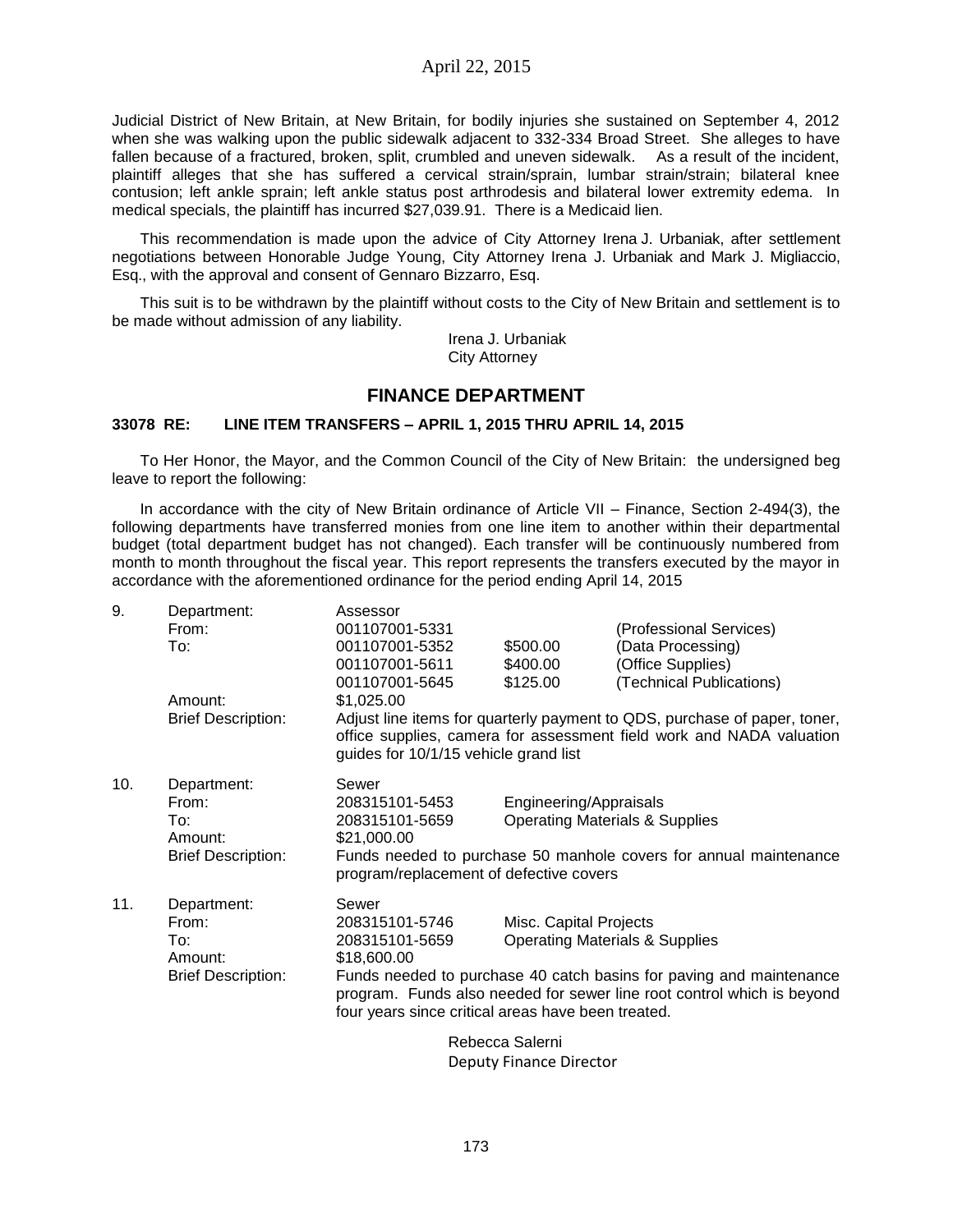## **PURCHASING DEPARTMENT**

### **33079 RE: SALE OF SAW TIMER AND CORDWOOD ON THE BURLINGTON PROPERTY N.B. PUBLIC WORKS DEPT., UTILITIES DIVISION**

To Her Honor, the Mayor, and the Common Council of the City of New Britain: the undersigned beg leave to report the following:

A Public Bid was solicited by Connwood Foresters, Inc. and received in accordance with the Purchasing Ordinances of the City of New Britain for the sale of Saw Timber and Cordwood on the Property of the Utilities Division, at their Whigville location in Burlington, CT. Connwood Foresters, Inc. has a contract with the City to provide to the Utilities Division professional forestry services, which includes the marketing and sale of timber. Connwood Foresters, Inc. through their forest inventory and management planning services determined that 3,093 trees on the Utilities Division's property in Burlington needed to be harvested.

Invitations to bid were solicited by Connwood Foresters, Inc. The bids when received by Connwood Foresters, Inc. were reviewed, and checked for conformance. The responses received are on file in the Town Clerk's Office. The responses were also presented to the Water Commission at their April 7, 2015 meeting. The Water Commission at this meeting voted and approved that the sale of the Saw Timber and Cordwood be awarded to J&J Log and Lumber Corporation of Dover Plains, NY, who was the highest bidder for the wood at the Utilities Division's Burlington location.

> Jack Pieper Purchasing Agent

### **33080 RE: POOL CHEMICALS FOR THE PARKS AND RECREATION DEPT.**

To Her Honor, the Mayor, and the Common Council of the City of New Britain: the undersigned beg leave to report the following:

Public Bid No. 3829 was solicited and received in accordance with the Purchasing Ordinances of the City of New Britain for required purchases of Pool Chemicals for the Parks, Recreation and Community Services Department. Funding is available for the purchase of the Pool Chemicals in the Parks, Recreation and Community Services Department's account number 001419004-5659, General Fund, Park Maintenance Operating Materials and Supplies.

Invitations to bid were solicited and the bid was duly advertised in the New Britain Herald Newspaper, the City and State of Connecticut's Department of Administration Services websites and mailed to twentythree (23) Pool Chemical Companies. The Purchasing Agent did not receive any letters from the Pool Chemical Companies on the mailing list who indicated that they could not respond to the bid request. The responses received are on file in the Town Clerk's Office.

The bids were reviewed for conformance to specifications by Parks, Recreation and Community Services Department's Administration and the Purchasing Agent. Therefore, the Director of the Parks, Recreation and Community Services Department is recommending that the bid be awarded to the following companies who submitted the lowest responsible bid for the Pool Chemicals, H. Krevit &Company of New Haven, CT for the Sodium Hypochlorite in bulk delivery and Sodium Bicarbonate in 50lb bags and Savol Pools of East Hartford, CT for Calcium Chloride in in 50lb bags and Calcium Hypochlorite in 50lb drums.

RESOLVED: That the Purchasing Agent is hereby authorized to issue standing purchase orders to H. Krevit & Company of New Haven, CT for the bulk delivery of Sodium Hypochlorite at \$2.40 per gallon and Sodium Bicarbonate at \$17.97 per 50lb bag and Savol Pools of East Hartford, CT for Calcium Chloride at \$17.10 per 50lb bag and Calcium Hypochlorite at \$139.00 per 50lb drum on an as-needed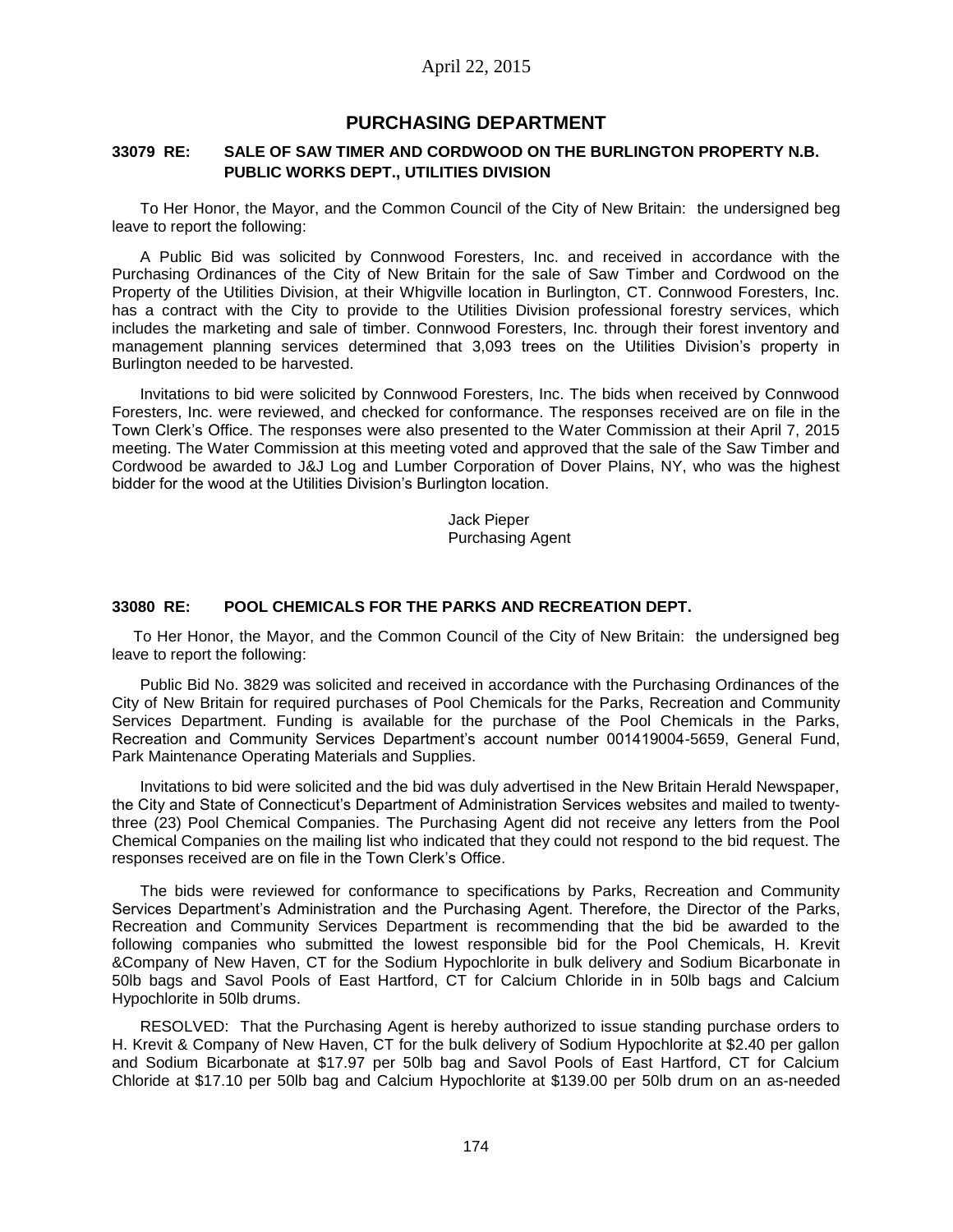basis from June 15, 2015 to September 30, 2015 for the Parks, Recreation and Community Services Department per the terms and specifications of Public Bid No 3829.

> Jack Pieper Purchasing Agent

#### **33081 RE: COOPERATIVE PURCHASING – COPIERS FOR THE HEALTH DEPARTMENT**

To Her Honor, the Mayor, and the Common Council of the City of New Britain: the undersigned beg leave to report the following:

In accordance with City Code of Ordinances, Chapter 2, Article VIII, Division 1, Section 2-538 (a), a purchase order was requested by the Health Department for the following under the State of Connecticut's Cooperative Purchasing Plan, Contract Award #012PSX0026:

| <b>Supplier</b>    | Description    | $Q$ ty | Unit Pricing | <u>Total</u> |
|--------------------|----------------|--------|--------------|--------------|
| A&A Office Systems | Savin MP3054SP |        | \$6.840.00   | \$13.680.00  |
| Middletown, CT.    |                |        |              |              |

The Health Department requested the purchase of two (2) multifunctional copiers that can copy, print, scan, e-mail and staple for their Enviromental and Nursing Divisions. Their existing copiers that the City owns are over seven (10) years old. They are not working properly and requiring frequent repairs. Parts to make the needed repairs to the copiers are also becoming hard to obtain and some are no longer available. The price submitted by A & A Office Systems for the purchase of the two (2) new copiers is the same as the State of Connecticut's Contract, 012PSX0026 that A & A Office Systems has with them. Grant money that the Health Department received from the Connecticut Department of Health is being utilized for this purchase. Funding is available for the new copiers is in the Health Department's account number 245522107-5740, Bioterrorism Grant, H1N1 Vaccines.

RESOLVED: That the Purchasing Agent is hereby authorized to issue a Purchase Order for \$13,680.00 with A&A Office Systems of Middletown, CT for the purchase two (2) new Copiers for the Health Department, Enviromental and Nursing Divisions, utilizing the State of Connecticut's Cooperative Purchasing Plan, Contract Award #012PSX0026.

> Jack Pieper Purchasing Agent

### **33082 RE: MONTHLY REPORT FOR ITEMS BELOW BID THRESHOLD**

To Her Honor, the Mayor, and the Common Council of the City of New Britain: the undersigned beg leave to report the following:

In accordance with the New Britain Code of Ordinances, Section 2-566, a monthly report of purchases between \$500 and \$7,500 shall be provided to the Common Council. The report shall include a detailed description of items or services purchased, name of vendor, owner of business and dollar amount spent on each individual purchase as well as the aggregate total of spend to date for the fiscal year.

The Finance Department, Purchasing Division has provided an electronic list of purchases for the Month of April 2015. This document is available in the Council office for review by Council members.

Acceptance and adoption is respectfully requested.

Jack Pieper Purchasing Agent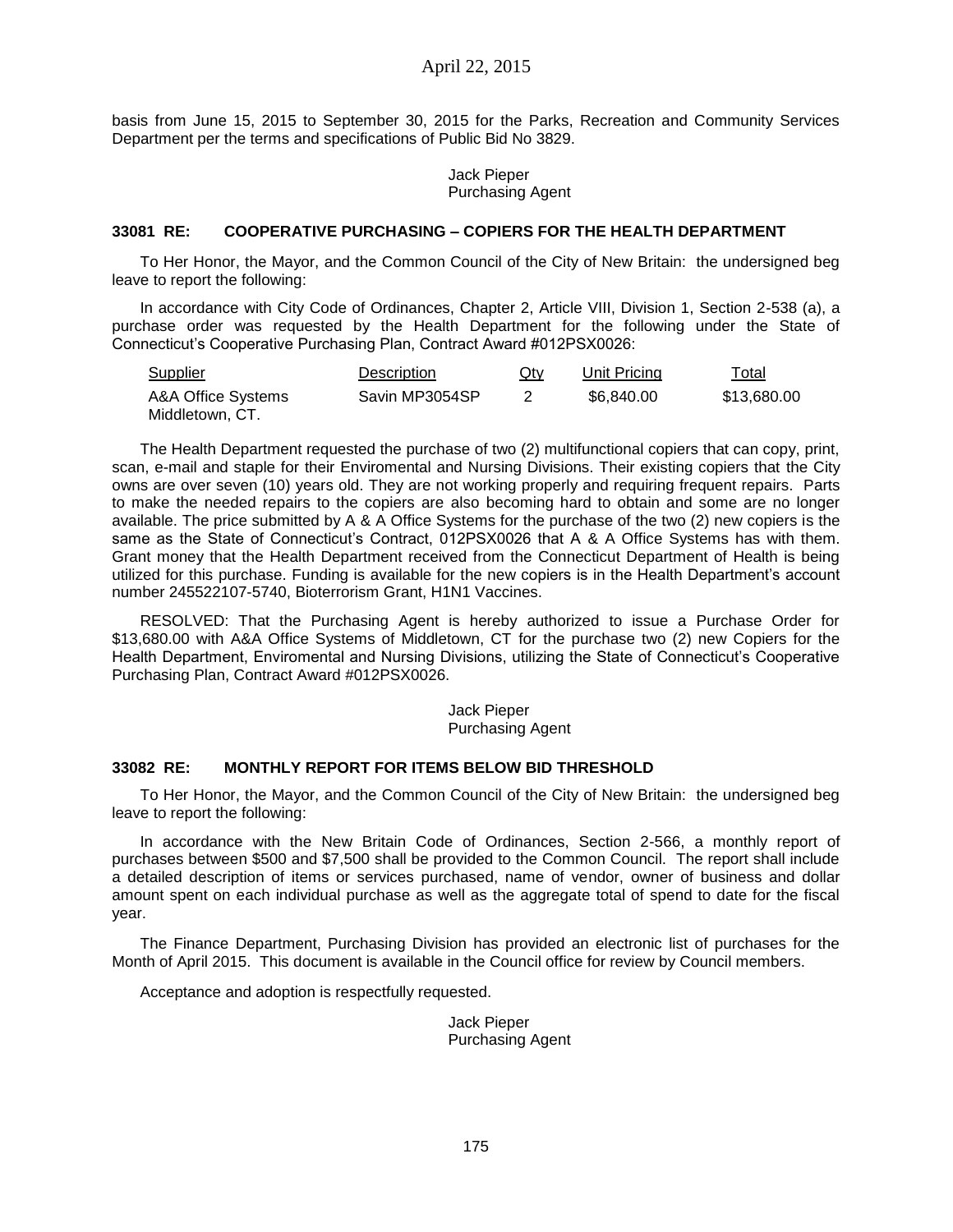# **TAX COLLECTOR**

### **33083 RE: TAX ABATEMENTS, CORRECTIONS AND REFUNDS**

To Her Honor, the Mayor, and the Common Council of the City of New Britain: the undersigned beg leave to report the following:

The Collector of Taxes has referred a list of tax abatements, corrections and refunds. Acceptance and adoption is respectfully recommended.

> Cheryl S. Blogoslawski Tax Collector

## **COMMITTEE ON LICENSES**

#### **33061-1 RE: LITTLE POLAND FESTIVAL APRIL 26, 2015**

To Her Honor, the Mayor, and the Common Council of the City of New Britain: the undersigned beg leave to report the following:

The Committee on Licenses, held a meeting on Monday, April 20, 2015, at 7:00 pm in the Council Chambers, voted to adopt and refer back to the Common Council with a favorable recommendation the following:

RESOLVED; by the Common Council of the City of New Britain that the Mayor be and is hereby authorized to issue to the Polish Foundation of New Britain, said licenses as may be issued under Chapter 5, Section 5-15 through 5-22, of the Code of Ordinances, for Sunday, April 26, 2015, between the hours of 11:00 AM to 6:00 PM for the purpose of conducting the annual "Little Poland Festival" on Broad Street. The organization is also requesting that the Police Department allow the closure of Broad Street from Gold Street to High Street and the closure of Grove Street from Orange Street to Lyman Street. Horace Street access to Broad Street would also be closed.

#### Alderman Adam Platosz, Chair

## **33062-1 RE: SACRED HEART CHURCH "ODPUST" FESTIVAL – 6/26/15 AND 6/27/15**

To Her Honor, the Mayor, and the Common Council of the City of New Britain: the undersigned beg leave to report the following:

The Committee on Licenses, held a meeting on Monday, April 20, 2015, at 7:00 pm in the Council Chambers, voted to adopt and refer back to the Common Council with a favorable recommendation the following:

RESOLVED; by the Common Council of the City of New Britain that the Mayor be and is hereby authorized to issue to the Sacred Heart Church said licenses as may be issued under Chapter 5, Section 5-15 through 5-22, of the Code of Ordinances for Friday, June 26, 2015, and Saturday, June 27, 2015, for the purpose of conducting their annual parish festival "Odpust" on the Sacred Heart Church grounds, Broad Street and Gold Street, New Britain, Connecticut.

Alderman Adam Platosz, Chair

### **33063-1 RE: PULASKI CLUB BAZAAR/CARNIVAL 4/23/15 THRU 4/26/15**

To Her Honor, the Mayor, and the Common Council of the City of New Britain: the undersigned beg leave to report the following:

The Committee on Licenses, held a meeting on Monday, April 20, 2015, at 7:00 pm in the Council Chambers, voted to adopt and refer back to the Common Council with a favorable recommendation the following: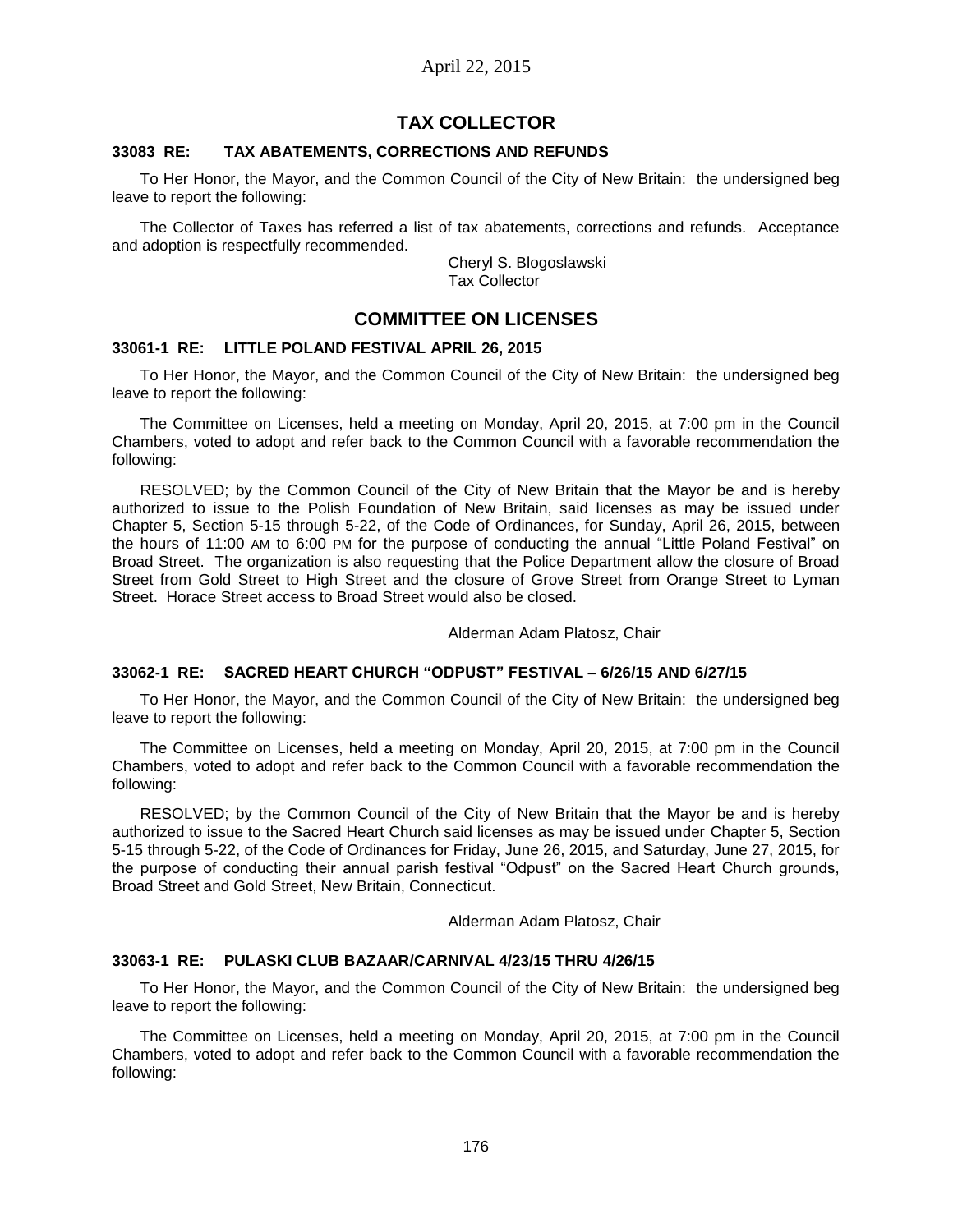RESOLVED; by the Common Council of the City of New Britain that the Mayor be and is hereby authorized to issue to the Pulaski Club, Inc., said licenses as may be issued under Chapter 5, Section 5- 15 through 5-22, of the Code of Ordinances for Thursday, April 23, 2015, Friday, April 24, 2015, Saturday, April 25, 2015, from 5:00 PM to 10:00 PM, and Sunday, April 26, 2015, from 12:00 PM until 6:00 PM, for the purpose of conducting a bazaar/carnival in the Pulaski Club parking lot at 89 Grove Street, New Britain, Connecticut. The organization is also requesting that the police department allow the closure of Grove Street between Broad Street and Orange Street to vehicular traffic during the times of the bazaar/carnival.

#### Alderman Adam Platosz, Chair

### **33064-1 RE: DOZYNKI FESTIVAL – 8/22/15 AND 8/23/15**

To Her Honor, the Mayor, and the Common Council of the City of New Britain: the undersigned beg leave to report the following:

The Committee on Licenses, held a meeting on Monday, April 20, 2015, at 7:00 pm in the Council Chambers, voted to adopt and refer back to the Common Council with a favorable recommendation the following:

RESOLVED; by the Common Council of the City of New Britain that the Mayor be and is hereby authorized to issue to the Polish Council of Greater New Britain, said licenses as may be issued under Chapter 5, Section 5-15 through 5-22, of the Code of Ordinances for Saturday, August 22, 2015, and Sunday, August 23, 2015, for the purpose of conducting the Annual "Dozynki" Festival at the Polish Falcon "Polanka" Field on Farmington Avenue, New Britain, Connecticut.

Alderman Adam Platosz, Chair

## **CONSOLIDATED COMMITTEE**

#### **33022-3 PROPOSED AMENDMENT TO THE ORDINANCES INCREASING TIME ALLOWED FOR PLACEMENT OF RUBBISH CONTAINERS**

To Her Honor, the Mayor, and the Common Council of the City of New Britain: the undersigned beg leave to report the following:

The Consolidated Subcommittee held a special meeting on Tuesday, April 14, 2015, at 7:00 PM in the Council Chambers, to which was referred the matter of item 33022, Amend Code of Ordinances to increase the time allowed for placement of rubbish container. The Consolidated Subcommittee voted to accept as amended and refer back to the Common Council with a favorable recommendation.

> Alderman Emmanuel Sanchez **Chair**

# **REPORTS OF LEGISLATIVE COMMITTEES, BOARDS, COMMISSIONS AND DEPARTMENTS**

## **COMPENSATION COMMITTEE**

#### **32992-1 RE: COMPENSATION RECOMMENDATION FOR ELECTED AND APPOINTED OFFICIALS**

To Her Honor, the Mayor, and the Common Council of the City of New Britain: the undersigned beg leave to report the following:

The Compensation Committee, per Section 2-338 of the City of New Britain Code of Ordinances, composed of Alderman Carlo Carlozzi, Jr., Chairman, Alderman Wilfredo Pabon and Alderman Emmanuel Sanchez, through the assistance of the Common Council Administrator Jessica Gerratana,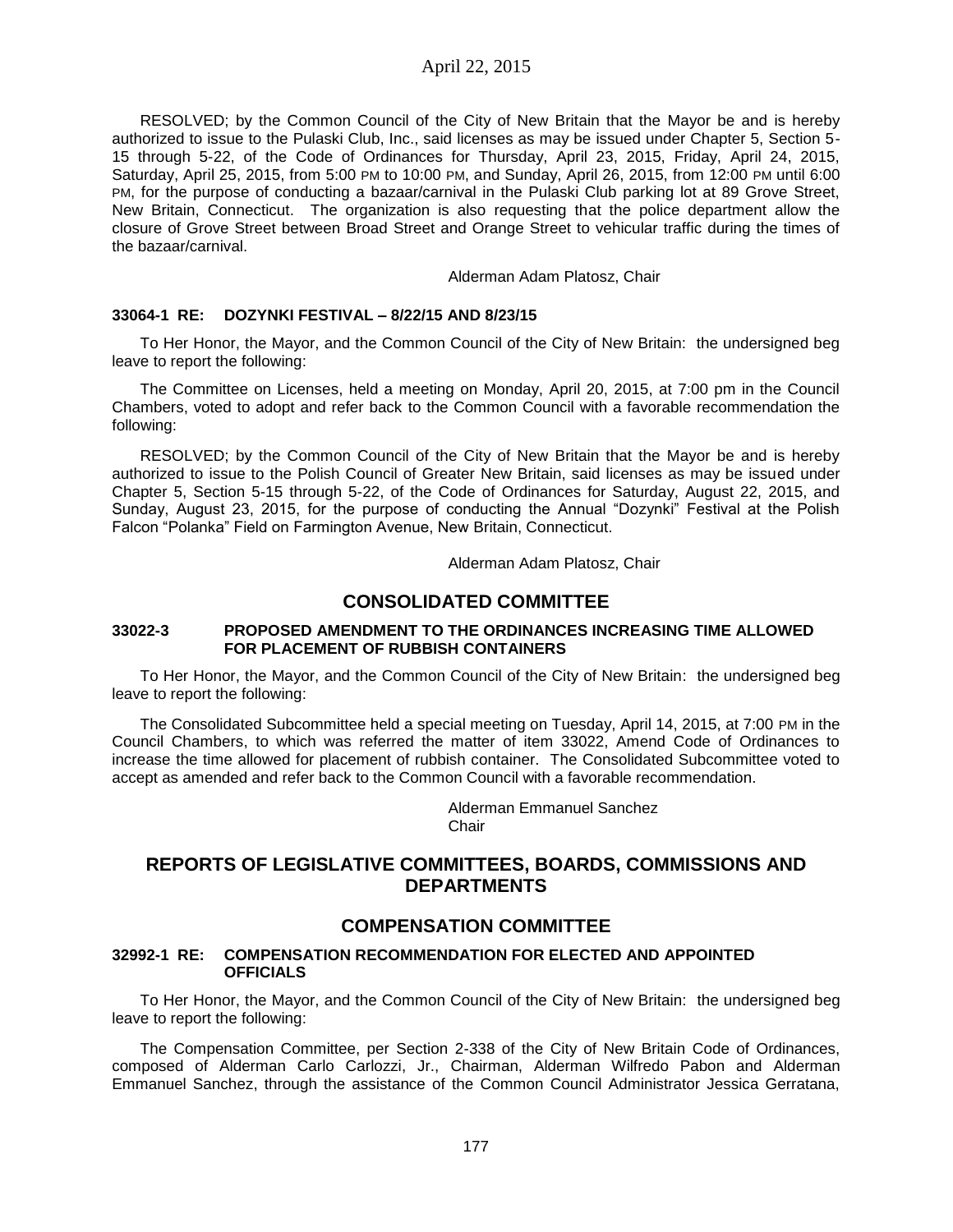compiled extensive data from (19) nineteen surrounding towns and cities to assist in the research of compensation rates for elected and appointed officials.

The data was compiled from the following cities and towns for diversity in comparison:

| <b>Bristol</b> | Danbury        | East Hartford  | East Haven | Enfield  |
|----------------|----------------|----------------|------------|----------|
| Groton         | Hamden         | Meriden        | Middletown | Milford  |
| Newington      | <b>Norwalk</b> | <b>Norwich</b> | Simsbury   | Trumbull |
| Vernon         | Waterbury      | West Haven     | Windsor    |          |

The Compensation Committee held extensive meetings on March 10, 2015; March 16, 2015; March 24, 2015; March 31, 2015 and April 7, 2015. The meetings were posted according to the City of New Britain Code of Ordinances requirements and open to the public to attend allowing an opportunity to speak.

After extensive discussion, the Compensation Committee proposes the following: Effective November 2015 there would be a 5% compensation increase for the Mayor, Tax Collector, Town Clerk, Registrar of Voters (2 positions) and Corporation Counsel. An additional 5% compensation increase would come into effect in November of 2017, followed by a 2.5% increase in November 2019, a 2.5% increase in November of 2021, a 2.5% increase in November of 2023 and a 2.5% increase in November of 2025 for these same offices.

The Compensation Committee recommends setting the rate of compensation for the Clerk of Committees to \$6,500 effective November of 2015. The Clerk of Committees would receive a compensation increase of 5% in November 2017, a 2.5% increase in November of 2019, a 2.5% increase in November of 2021, a 2.5% increase in November of 2023 and a 2.5% increase in November of 2025.

The Compensation Committee does not recommend an increase for the positions of Common Council Members or Treasurer at this time.

> Alderman Carlo Carlozzi, Jr. **Chair**

Ald. Bielinski moved to accept and refer to the Committee on Administration, Finance and Law, seconded by Ald. Collins. So voted. Approved April 23, 2015 by Mayor Erin E. Stewart.

# **RESOLUTIONS RETURNED FROM COMMITTEE**

#### **33061-2 RE: LICENSE – LITTLE POLAND FESTIVAL APRIL 26, 2015**

To Her Honor, the Mayor, and the Common Council of the City of New Britain: the undersigned beg leave to recommend the adoption of the following:

RESOLVED; by the Common Council of the City of New Britain that the Mayor be and is hereby authorized to issue to the Polish Foundation of New Britain, said licenses as may be issued under Chapter 5, Section 5-15 through 5-22, of the Code of Ordinances, for Sunday, April 26, 2015, between the hours of 11:00 AM to 6:00 PM for the purpose of conducting the annual "Little Poland Festival" on Broad Street. The organization is also requesting that the Police Department allow the closure of Broad Street from Gold Street to High Street and the closure of Grove Street from Orange Street to Lyman Street. Horace Street access to Broad Street would also be closed.

> Alderman David DeFronzo Alderman Don Naples Alderman Robert Smedley

Ald. DeFronzo moved to accept and adopt, seconded by Ald. Bielinski. So voted. Approved April 23, 2015 by Mayor Erin E. Stewart.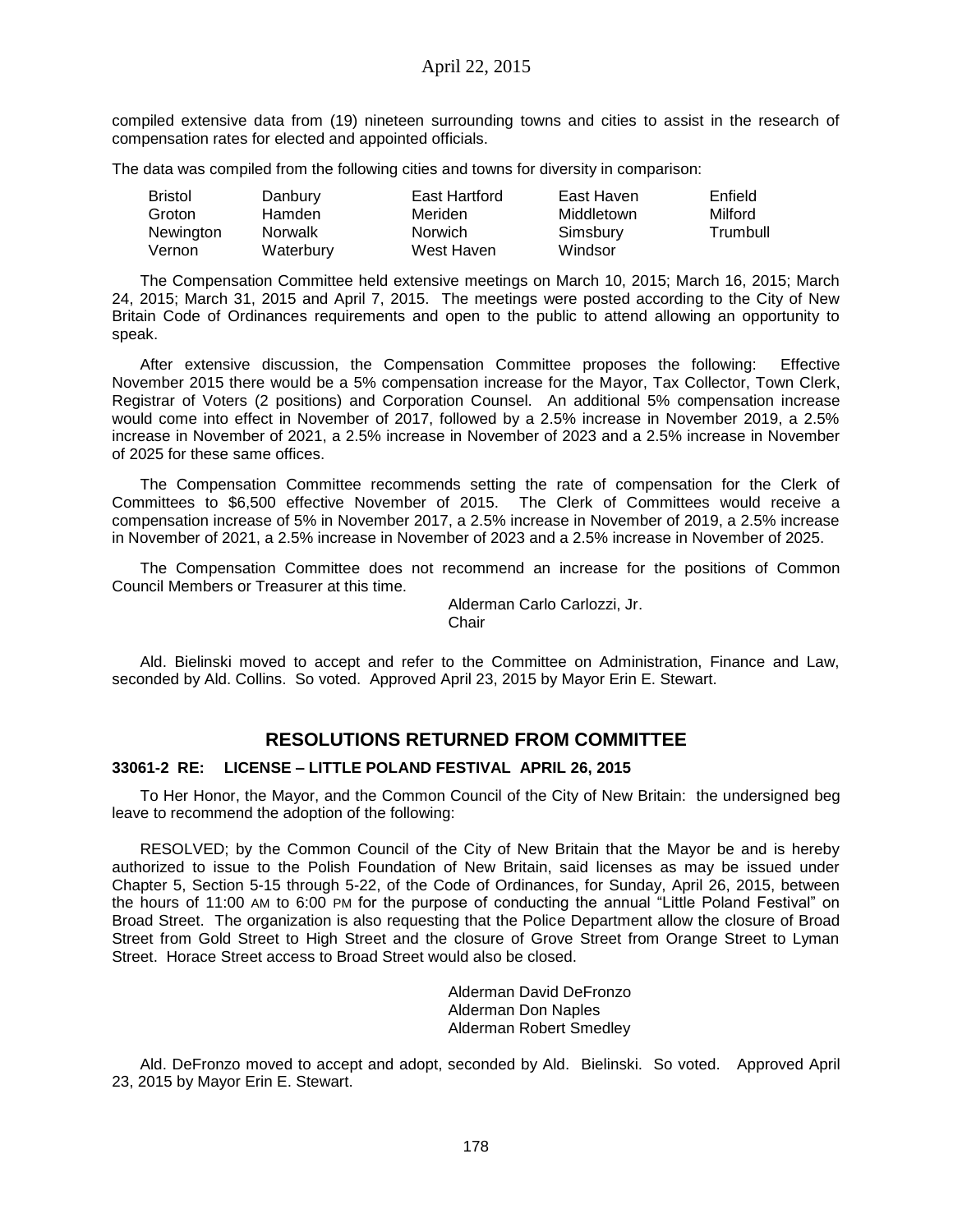#### **33062-2 RE: LICENSE – SACRED HEART CHURCH "ODPUST" FESTIVAL – 6/26/15 AND 6/27/15**

To Her Honor, the Mayor, and the Common Council of the City of New Britain: the undersigned beg leave to recommend the adoption of the following:

RESOLVED; by the Common Council of the City of New Britain that the Mayor be and is hereby authorized to issue to the Sacred Heart Church said licenses as may be issued under Chapter 5, Section 5-15 through 5-22, of the Code of Ordinances for Friday, June 26, 2015, and Saturday, June 27, 2015, for the purpose of conducting their annual parish festival "Odpust" on the Sacred Heart Church grounds, Broad Street and Gold Street, New Britain, Connecticut.

> Alderman David DeFronzo Alderman Don Naples Alderman Robert Smedley

Ald. Smedley moved to accept and adopt, seconded by Ald. DeFronzo. So voted. Approved April 13, 2015 by Mayor Erin E. Stewart.

#### **33063-2 RE: LICENSE – PULASKI CLUB BAZAAR/CARNIVAL – 4/23/15 THRU 4/26/15**

To Her Honor, the Mayor, and the Common Council of the City of New Britain: the undersigned beg leave to recommend the adoption of the following:

RESOLVED; by the Common Council of the City of New Britain that the Mayor be and is hereby authorized to issue to the Pulaski Club, Inc., said licenses as may be issued under Chapter 5, Section 5- 15 through 5-22, of the Code of Ordinances for Thursday, April 23, 2015, Friday, April 24, 2015, Saturday, April 25, 2015, from 5:00 PM to 10:00 PM, and Sunday, April 26, 2015, from 12:00 PM until 6:00 PM, for the purpose of conducting a bazaar/carnival in the Pulaski Club parking lot at 89 Grove Street, New Britain, Connecticut. The organization is also requesting that the police department allow the closure of Grove Street between Broad Street and Orange Street to vehicular traffic during the times of the bazaar/carnival.

> Alderman David DeFronzo Alderman Don Naples Alderman Robert Smedley

Ald. DeFronzo moved to accept and adopt, seconded by Ald. Bielinski. So voted. Approved April 23, 2015 by Mayor Erin E. Stewart.

#### **33064-2 RE: LICENSE – DOZYNKI FESTIVAL – 8/22/2015 AND 8/23/2015**

To Her Honor, the Mayor, and the Common Council of the City of New Britain: the undersigned beg leave to recommend the adoption of the following:

RESOLVED; by the Common Council of the City of New Britain that the Mayor be and is hereby authorized to issue to the Polish Council of Greater New Britain, said licenses as may be issued under Chapter 5, Section 5-15 through 5-22, of the Code of Ordinances for Saturday, August 22, 2015, and Sunday, August 23, 2015, for the purpose of conducting the Annual "Dozynki" Festival at the Polish Falcon "Polanka" Field on Farmington Avenue, New Britain, Connecticut.

#### Alderman David DeFronzo

Ald. DeFronzo moved to accept and adopt, seconded by Ald. Bielinski. So voted. Approved April 23, 2015 by Mayor Erin E. Stewart.

### **33022-4 RE: AMENDMENT TO SEC. 11-6 OF THE ORDINANCES INCREASING THE TIME ALLOWED FOR CONTAINER PLACEMENT AND REMOVAL**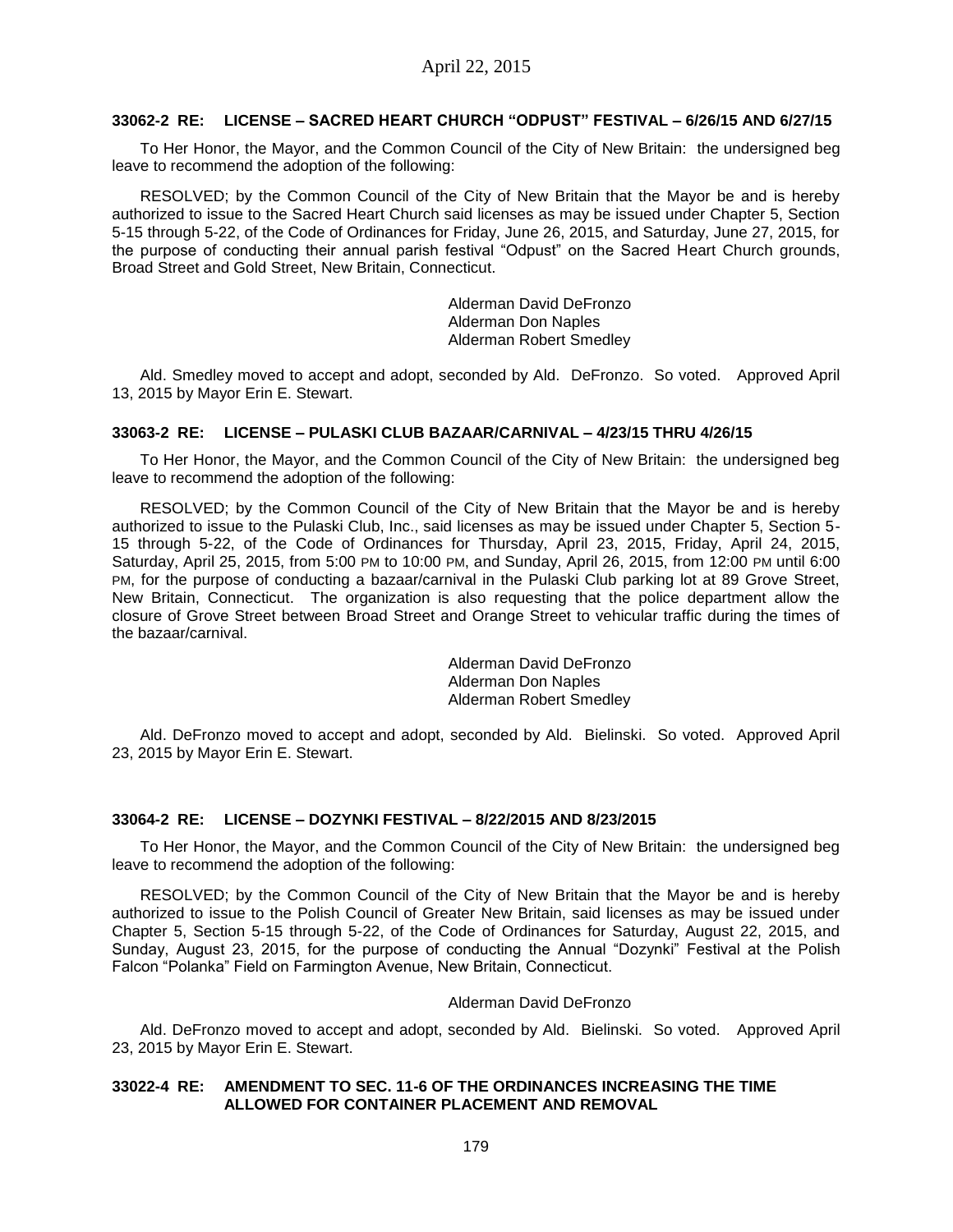To Her Honor, the Mayor, and the Common Council of the City of New Britain: the undersigned beg leave to recommend the adoption of the following:

Resolution Summary: INTENT AND PURPOSE:

To revise Section 11-6 of the Code of Ordinances to provide for the Common Council of the City of New Britain to increase the time allowed for container removal.

BE IT ORDAINED BY THE COMMON COUNCIL OF THE CITY OF NEW BRITAIN that SECTION 11-6 of the Code of Ordinances, City of New Britain, be amended as follows: (inserted text appears in underline; deleted text appears in strikethrough; new sections begin with the word [new].

Sec. 11-6. Points of collection.

- (a) For curbside collection, clean carts shall be placed at the curb at the appointed time for collection in accordance with guidelines established by the Department of Ppublic Wworks.
- (b) No rubbish shall be placed at the curb earlier than  $\frac{5.00 \text{ p.m.}}{2}$  of noon on the day prior to a scheduled pickup. All rubbish containers shall be removed from the sidewalk or curb within twelve (12) twenty-four (24) hours after collection.
- (c) Any person violating subsection (b) shall be fined ninety-nine dollars (\$99.00) for each such offense.

(Code 1970, § 18-6; Ord. of 3-85; Ord. of 5-85; No. 26824-1, 2-27-02; Res. No. 29580-2, 6-13-07)

### Alderman Don Naples

Ald. Naples moved to accept and adopt, seconded by Ald. Salvio. So voted. Approved April 23, 2015 by Mayor Erin E. Stewart.

### **32992-2 RE: COMPENSATION FOR ELECTED AND APPOINTED OFFICIALS**

To Her Honor, the Mayor, and the Common Council of the City of New Britain: the undersigned beg leave to recommend the adoption of the following:

WHEREAS, the Compensation Committee of the Common Council, consisting of Alderman Carlo Carlozzi, Jr., Chairman, Alderman Wilfredo Pabon and Alderman Emmanuel Sanchez, has researched compensation data from 19 surrounding towns and cities; and

WHEREAS, in an effort to be thorough and transparent and in accordance with the City Code of Ordinances, the Compensation Committee held meetings on March 10, 2015; March 16, 2015; March 24, 2015; March 31, 2015 and April 7, 2015, all of which were open to the public allowing an opportunity for discourse; and

WHEREAS, after extensive research and colloquy, the Compensation Committee recommends the following changes to the compensation of elected and appointed officials;

- Effective November 2015 there would be a 5% compensation increase for the Mayor, Tax Collector, Town Clerk, Registrar of Voters (2 positions) and Corporation Counsel. An additional 5% compensation increase would come into effect in November of 2017, followed by a 2.5% increase in November 2019, a 2.5% increase in November of 2021, a 2.5% increase in November of 2023 and a 2.5% increase in November of 2025 for these same offices; and
- Effective November 2015, the compensation for the Clerk of Committees would be set at \$6,500. The Clerk of Committees would receive a compensation increase of 5% in November 2017, a 2.5% increase in November of 2019, a 2.5% increase in November of 2021, a 2.5% increase in November of 2023 and a 2.5% increase in November of 2025; and
- The Compensation Committee does not recommend an increase for the positions of Common Council Members or Treasurer at this time; and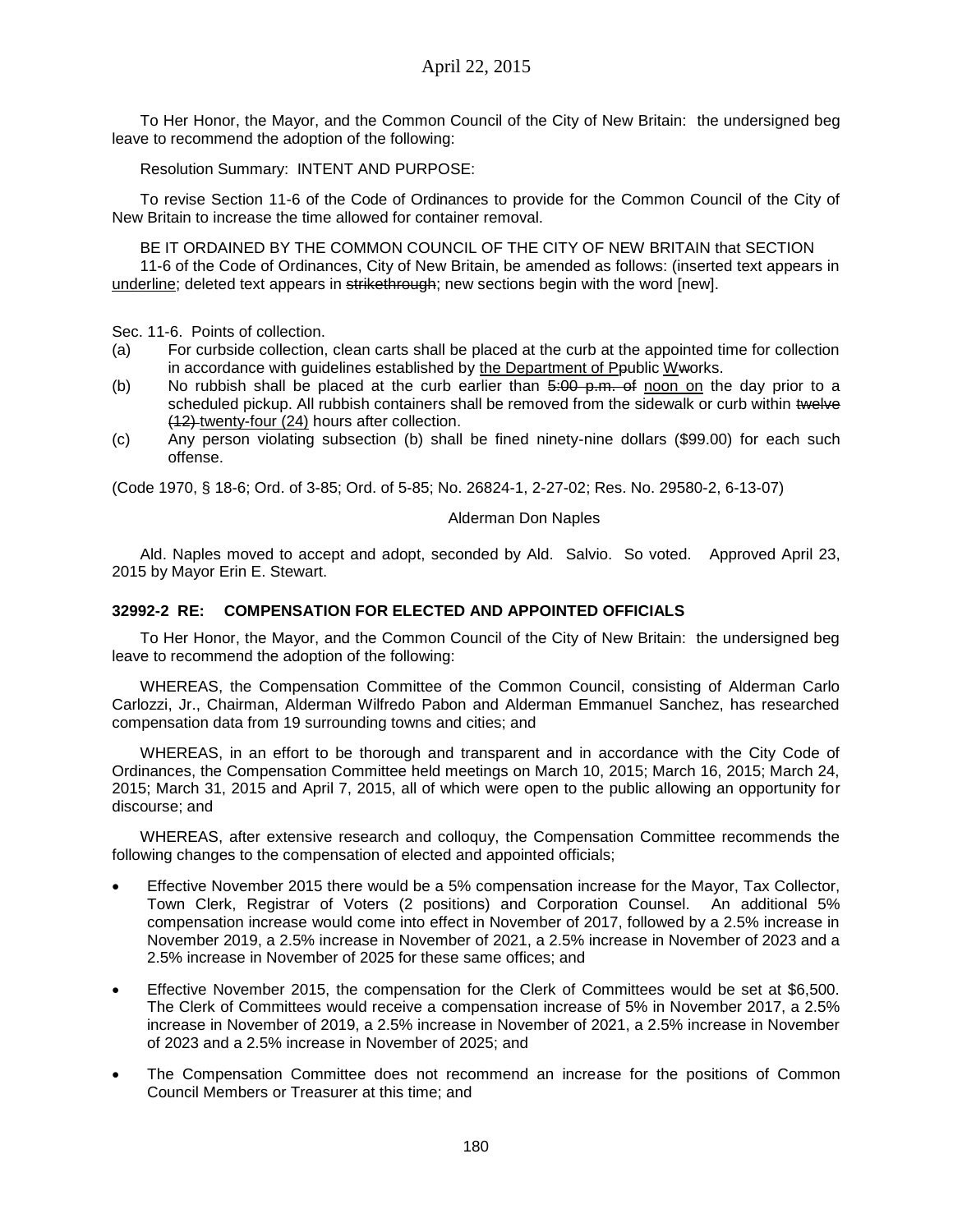NOW, THEREFORE, BE IT RESOLVED, that the Common Council of the City of New Britain authorizes the changes for the compensation of elected and appointed officials recommended by the Compensation Committee.

> Alderman Carlo Carlozzi, Jr. Alderman Wilfredo Pabon Alderman Emmanuel Sanchez

Ald. Carlozzi moved to accept and refer to the Committee on Administration, Finance and Law, seconded by Ald. Pabon. So voted. Approved April 23, 2015 by Mayor Erin E. Stewart.

# **NEW BUSINESS**

## **RESOLUTIONS**

#### **33084 RE: EARTH DAY – APRIL 22, 2015**

To Her Honor, the Mayor, and the Common Council of the City of New Britain: the undersigned beg leave to recommend the adoption of the following:

Whereas; on April 22, 1970, 20 million people across America celebrated the first Earth Day, promoting awareness of our environment and the positive impact each of us can have on it; and

Whereas; Earth Day, according to the Environmental Protection Agency, is now celebrated annually and globally to raise awareness of Earth's fragile environments and potential dangers of their unchecked destruction; and

Whereas; the New Britain City Council promotes conservation, energy efficiency and the study of the use of clean energy sources; and

Whereas; the City of New Britain has taken great strides in improving awareness and to promote conservation by solarizing numerous properties throughout the area including the New Britain Water Treatment Plant, Smalley Academy and Smith Elementary School; and

Whereas; the New Britain City Council acknowledges our collective responsibility for environmental education, stewardship and community sustainability; and, now, therefore, be it

Resolved; that the City of New Britain reaffirms its commitment to the goals and principles of Earth Day by:

- 1. Encouraging partnerships between and among local businesses, environmental organizations, schools and the artist community to help raise community awareness
- 2. Using the observance of Earth Day as a springboard of exploring new avenues to sustainability
- 3. Publicly proclaiming a commitment to preservation and stewardship of our natural landscape and sensitivity to environmental issues; and

Be It Further Resolved; that the City of New Britain recognize Earth Day on April 22<sup>nd</sup> and help to make 2015 the year the world unites to create a cleaner, healthier world and environmentally responsible world people.

> Alderwoman Suzanne Bielinski Alderwoman Tonilynn Collins Alderman Robert Smedley Alderman Michael Trueworthy

Ald. Bielinski moved to accept and adopt, seconded by Ald. Collins. So voted. Approved April 23, 2015 by Mayor Erin E. Stewart.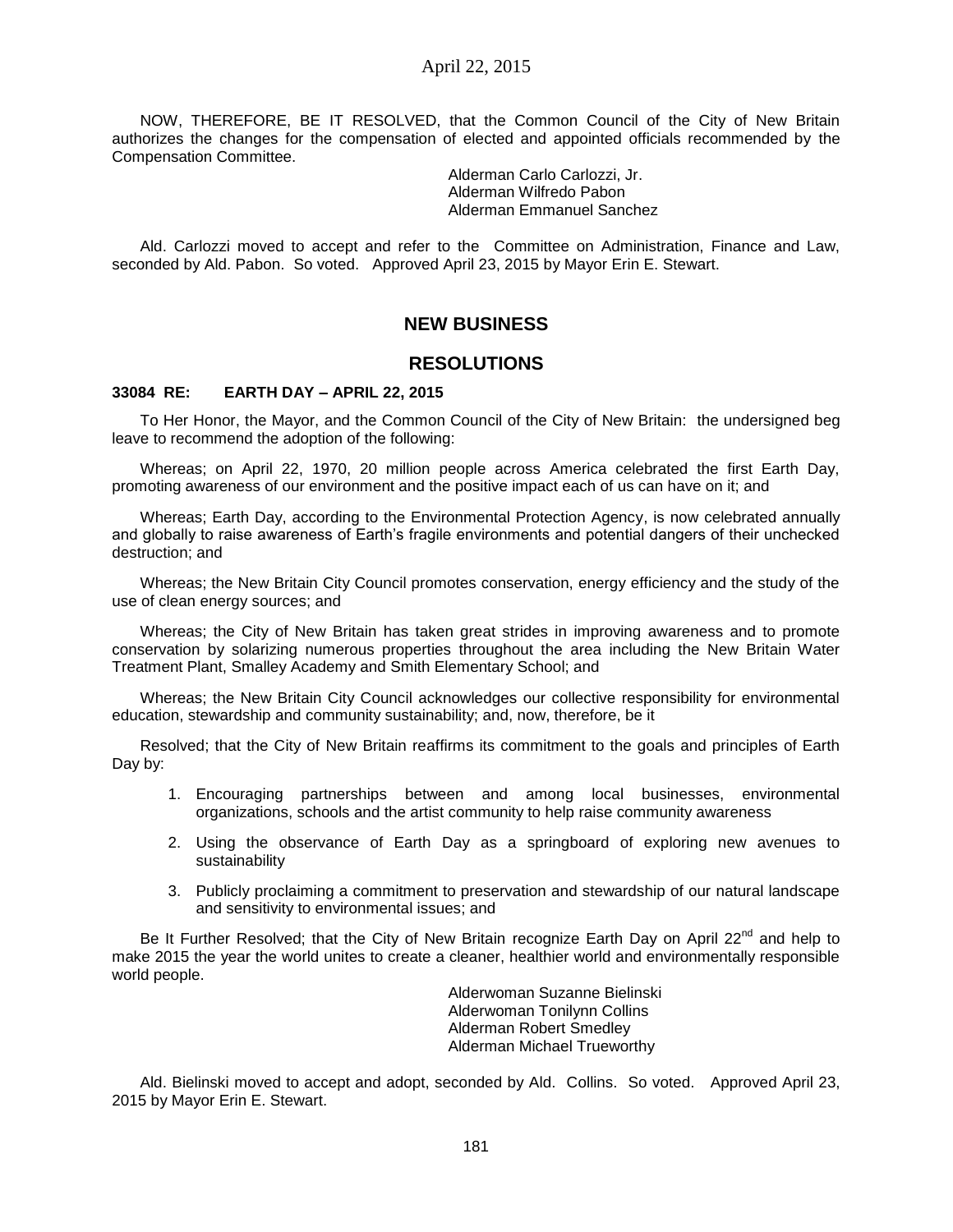### **33085 RE: 107TH ANNIVERSARY OF THE UNITED STATES ARMY RESERVE – APRIL 23, 2015**

To Her Honor, the Mayor, and the Common Council of the City of New Britain: the undersigned beg leave to recommend the adoption of the following:

WHEREAS; on April 23, 2015 the United States Army Reserve will celebrate their 107th anniversary; and

WHEREAS; the Army Reserve has transformed substantially since its humble beginnings in 1908, from a pool of doctors to an organization that provides trained, equipped, ready, resilient and accessible soldiers, leaders, and units to the Total Force for the full range of operations; and

WHEREAS; the Army Reserve is a community-based organization with 1,215 facilities located in 701 cities across America, with 200,000 plus soldiers living in every state and territory; and

WHEREAS; generations of soldiers have volunteered to serve in the distinguished, dual role as "Citizen-Soldier" with the support of their families, employers and the public; and

WHEREAS; the Army has relied on the depth their Federal Reserve Force has brought to their ranks for more than a century. Reservists have served as both a force multiplier and a source of needed skills and capabilities for the Army, providing a wide array of skills and capabilities enhanced by civilian training and professional expertise; and

WHEREAS; engaging Reserve Soldiers and leveraging their civilian skills is an effective way to deter terrorist groups and insurgents from gaining a foothold in volatile parts of the world. Across the globe, Army Reserve Soldiers are conducting intelligence, security, medical, logistical, civil affairs and engineering missions, as well as disaster relief and humanitarian assistance; NOW, THEREFORE, BE IT

RESOLVED; that the Common Council thank the soldiers, families, communities, employers and others who have helped to transform the Army Reserve into the life-saving and life-sustaining force for the nation which they are.

#### Alderman Michael Trueworthy

Ald. Trueworthy moved to accept and adopt, seconded by Ald. Collins. So voted. Approved April 23, 2015 by Mayor Erin E. Stewart.

#### **33086 RE: RECEIPT OF GRANT FROM CT DEPT. OF CHILDREN AND FAMILIES - \$5,044**

To Her Honor, the Mayor, and the Common Council of the City of New Britain: the undersigned beg leave to recommend the adoption of the following:

Resolution Summary: PURPOSE: This resolution allows for receipt of a CT Department of Children and Families Grant that is passed through the CT Youth Services Association for \$5,044 for a contract period that ends June 30, 2015. Funds are to be used for Pro-Social Activities and Direct Services pertaining to Juvenile Review Board clients. There is no match obligation on the part of the City for these entitlement funds.

WHEREAS, the City of New Britain is committed to providing information, referrals and advocacy services to its residents, and particularly its children, AND

WHEREAS, the City of New Britain has had a Juvenile Review Board for the past 37 years. This board handles on average 68 cases of at-risk youth on an annual basis.

WHEREAS, funding for pro-social and direct services has been awarded to New Britain Parks, Recreation & Community Services Department, AND

WHEREAS, Parks, Recreation and Community Services Department will be providing pro-social activities such as summer camp, baby sitter training, baseball leagues, midget football, YMCA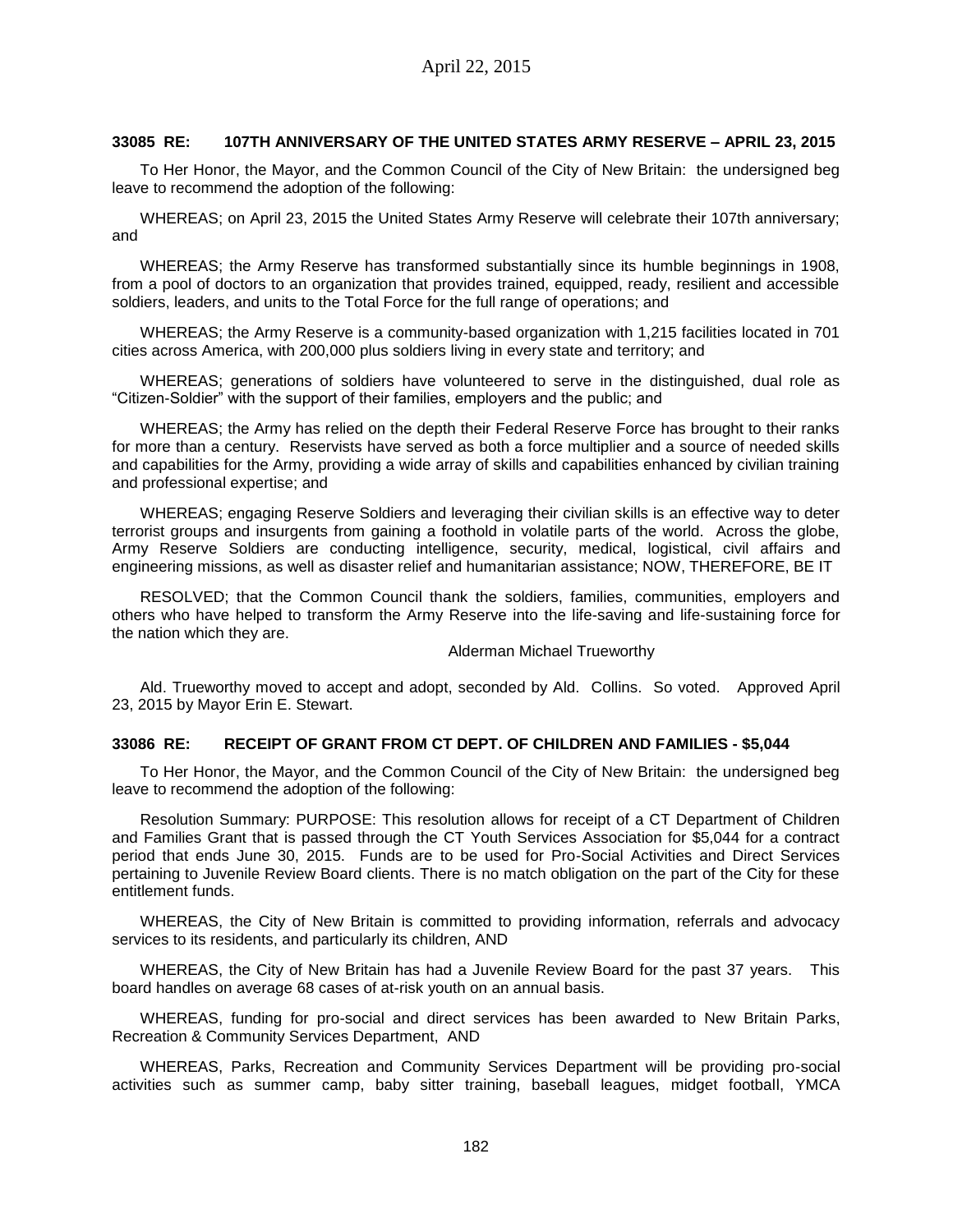memberships and Tae Kwon Do memberships. The City will also be providing direct services such as MADD smart teen and parent programs and Big Brother/Big Sister programs with this funding, NOW

THEREFORE, BE IT RESOLVED, that Mayor Erin E. Stewart receive full authority to execute all contracts in receipt of the CYSA funding in the amount of \$5,044, AND

BE IT FURTHER RESOLVED, that such funding, upon receipt, be placed in appropriate revenue and expenditure accounts as detailed below, under administrative purview of New Britain Parks, Recreation & Community Services Department.

| Revenue Account:                         |                                   |         |
|------------------------------------------|-----------------------------------|---------|
| 298536109-4232<br>Expenditures accounts: | <b>Grants &amp; Contributions</b> | \$5,044 |
| 298536109-5348                           | <b>Other Project Services</b>     | \$2,880 |
| 298536109-5835                           | Programs                          | \$2,164 |
|                                          | TOTAL                             | \$5,044 |

Alderman Emmanuel Sanchez

Ald. Sanchez moved to accept and adopt, seconded by Ald. Bielinski. So voted. Approved April 23, 2015 by Mayor Erin E. Stewart.

### **33087 RE: THE SALE OF RESCUE TRUCK TO MIDWAY FIRE DEPARTMENT IN SOUTH CAROLINA FOR \$361,001**

To Her Honor, the Mayor, and the Common Council of the City of New Britain: the undersigned beg leave to recommend the adoption of the following:

Whereas; the City of New Britain Fire Department purchased Rescue 1 in 2007; and

Whereas; the City of New Britain closed the Rescue 1 Company in 2010 as part of cost cutting and it has not been staffed since closing of the company; and

Whereas; the City of New Britain desired to sell the apparatus as surplus property; and

Whereas; the City entered into a brokerage agreement with Brindlee Mountain Fire Apparatus to sell the rescue truck; and

Whereas; the City required a minimum bid of \$320,000 dollars; and

Whereas; the City recently accepted the following bids:

- \$ 320,000 from Cape Girardeau Fire Department, Missouri and
- \$ 361,001 from Midway Fire Department, Georgetown County, South Carolina; and

Whereas; the rescue truck has been sold to the Midway Fire Department of Georgetown County, South Carolina for \$361,001; and

NOW THEREFORE BE IT RESOLVED; that the Mayor is duly authorized to accept these funds with the following distribution:

- \$ 100,000 directed to the purchase of new motors for Fire Engine 4 and Fire Engine 8
- \$ 11,000 directed to Brindlee Mountain Fire Apparatus for the brokerage fee
- \$ 250,001 directed to the City's General Fund

BE IT FURTHER RESOLVED; that a budget amendment be done in the FY 14-15 General Fund as follows: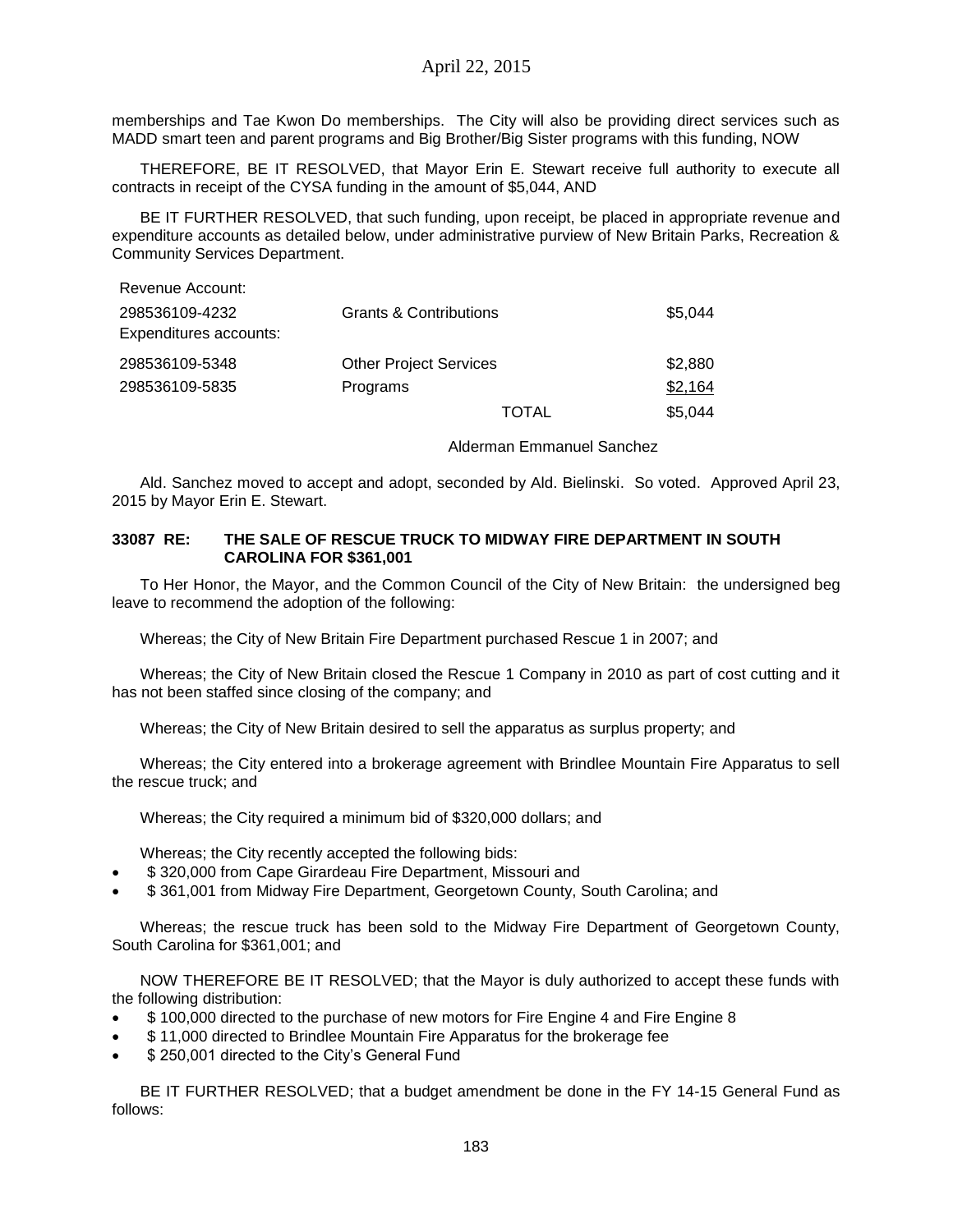| <b>Account Number</b><br>Increase Revenue:         | Description                                                                                                 | Amount                                          |
|----------------------------------------------------|-------------------------------------------------------------------------------------------------------------|-------------------------------------------------|
| 001624005-4561                                     | General & Admin - Miscellaneous Revenue                                                                     | \$361,001                                       |
| Increase Expenditures:                             |                                                                                                             |                                                 |
| 001212002-5660<br>001212002-5336<br>001625101-5871 | Fire Ops - Vehicle Damage & Equipment Supplies<br>Fire Ops - Other Purchase Services<br>Admin - Contingency | \$100,000<br>\$11,000<br>\$250,001<br>\$361,001 |

Alderwoman Suzanne Bielinski Alderman Jamie Giantonio

Ald. Bielinski moved to accept and adopt, seconded by Ald. Giantonio. Roll call vote – all members voted in favor. Approved April 23, 2015 by Mayor Erin E. Stewart.

### **33088 RE: APPROVAL OF THE RECEIPT OF FUNDING FROM STATE OF CT DEPT. OF ECONOMIC AND COMMUNITY DEVELOPMENT - \$71,956**

To Her Honor, the Mayor, and the Common Council of the City of New Britain: the undersigned beg leave to recommend the adoption of the following:

Program Objective: Pursuant to State of Connecticut General Statute C.G.S. 184b, Section 10-392 et seq. and P.A. 13-247, grant funds were awarded to promote arts in New Britain.

Local Program Operation Department: Mayor's Office, under the supervision of the Chief of Staff.

Resolution Purpose: To approve the receipt of additional funding from the State of Connecticut Department of Economic and Community Development through a State Funded Grant Contract with the City of New Britain.

WHEREAS; the State Department of Economic and Community Development, through this contract, has notified the City that funding in the amount of \$71,956 has been awarded to the City of New Britain for funding period of July 1, 2014 through June 30, 2015; and

WHEREAS, the City of New Britain will utilize these funds to promote the arts in New Britain; THEREFORE, BE IT

RESOLVED, that the Common Council of the City of New Britain authorizes the preparation and execution of all necessary documents for acceptance of the grant funds in the amount of \$71,956.

> Alderman Adam Platosz Alderman Don Naples

Ald. Naples moved to accept and adopt, seconded by Ald. Platosz. So voted Approved April 23, 2015 by Mayor Erin E. Stewart.

#### **33089 RE: APPROVAL OF AGREEMENT BETWEEN THE CITY OF NEW BRITAIN AND LOCAL 1165 (POLICE)**

To Her Honor, the Mayor, and the Common Council of the City of New Britain: the undersigned beg leave to recommend the adoption of the following:

WHEREAS, The City of New Britain and Local 1165 have concluded negotiations and reached a tentative agreement for a collective bargaining agreement covering the period July 1, 2014 to June 30, 2019; and

WHEREAS, Local 1165 members have ratified the tentative agreement; and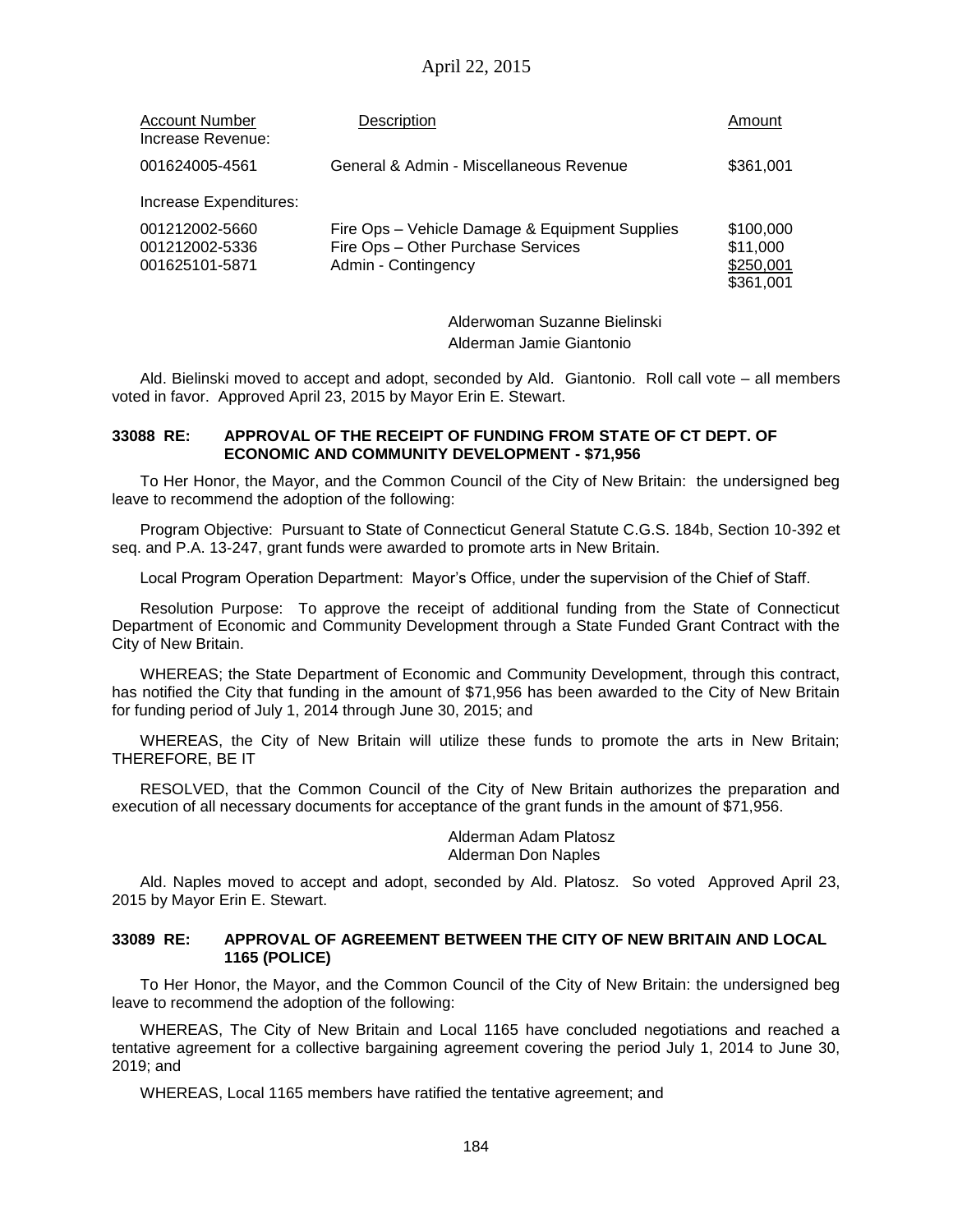WHEREAS, Action is required by the Common Council of the City of New Britain in accordance with Ordinances of the City of New Britain and Connecticut General Statutes; now therefore be it

RESOLVED, that the proposed agreement between the City of New Britain and Local 1165 be and hereby is approved by the Common Council of the City of New Britain.

#### Alderwoman Suzanne Bielinski

Ald. Bielinski moved to accept and adopt, seconded by Ald. Collins.

Ald. Bielinski moved the Council enter into Executive Session and that they be accompanied by the Corporation Counsel, the Personnel Director, John Healey, Chief Wardwell, Tom Doyle and Mary Pokorski. Motion seconded by Ald. Collins. Roll call vote – all members voted in favor. Executive Session began at 8:41 p.m.

The Council voted to return to order at 8:59 p.m. on motion of Ald. Bielinski, seconded by Ald. Collins. Motion to accept and adopt carried by voice vote. Approved April 23, 2015 by Mayor Stewart.

There being no further business to come before the Council, Ald. Collins moved to adjourn, seconded by Ald. Bielinski. So voted. Meeting adjourned at 9:00 p.m.

ATTEST: Mark H. Bernacki, City Clerk